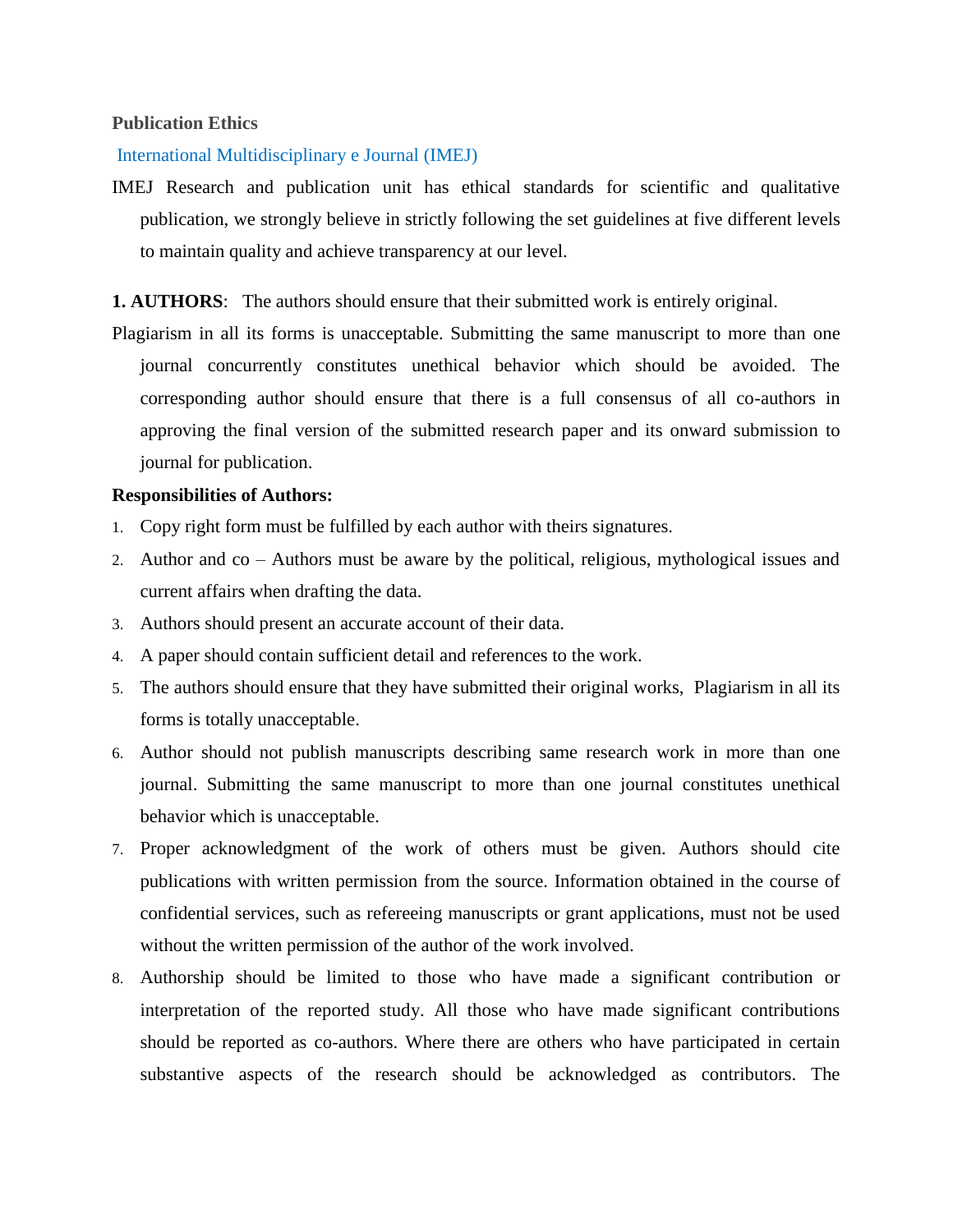corresponding author should ensure that all co-authors have seen and approved the final version of the paper and have agreed to its submission for publication.

- 9. If the work involves the use of animal or human subjects, the author should ensure that the manuscript contains a statement that all procedures were performed in compliance with standard prescribed guidelines and that the appropriate institutional committee(s) has approved them. Authors should include a statement in the manuscript that consent was taken for performing experimentation.
- 10. All sources of financial support for the project should be disclosed. Potential conflicts of interest should be disclosed at the earliest stage possible.
- 11. When an author notices inaccuracy in his own published work, it is the author's duty to promptly notify the editor or publisher and cooperate with the editor to retract or correct the paper.

**2. EDITORS**: Editors should take reasonable responsive measures when ethical complaints have been presented concerning a submitted manuscript or published paper. An editor must not use unpublished information in the editor's own research without the written consent of the author.

# **DUTIES OF EDITORS:**

- 1) The editor is responsible for deciding which of the articles submitted to the journal should be published if they are in proper..
- 2) The editor may be guided by the policies of the journal's editorial board and constrained by such legal requirements as shall then be in force regarding libel, copyright infringement and plagiarism.
- 3) An editor should evaluate manuscripts for their intellectual content without regard to race, gender, sexual orientation, religious belief, citizenship, or political connections of the authors.
- 4) The editor must not disclose any information about a submitted manuscript to anyone other than the corresponding author, reviewers, and the publisher.
- 5) Unpublished materials disclosed in a submitted manuscript must not be used in an editor's own research without the consent of the author information obtained through peer review must be kept confidential and not used for personal advantage. If needed, other appropriate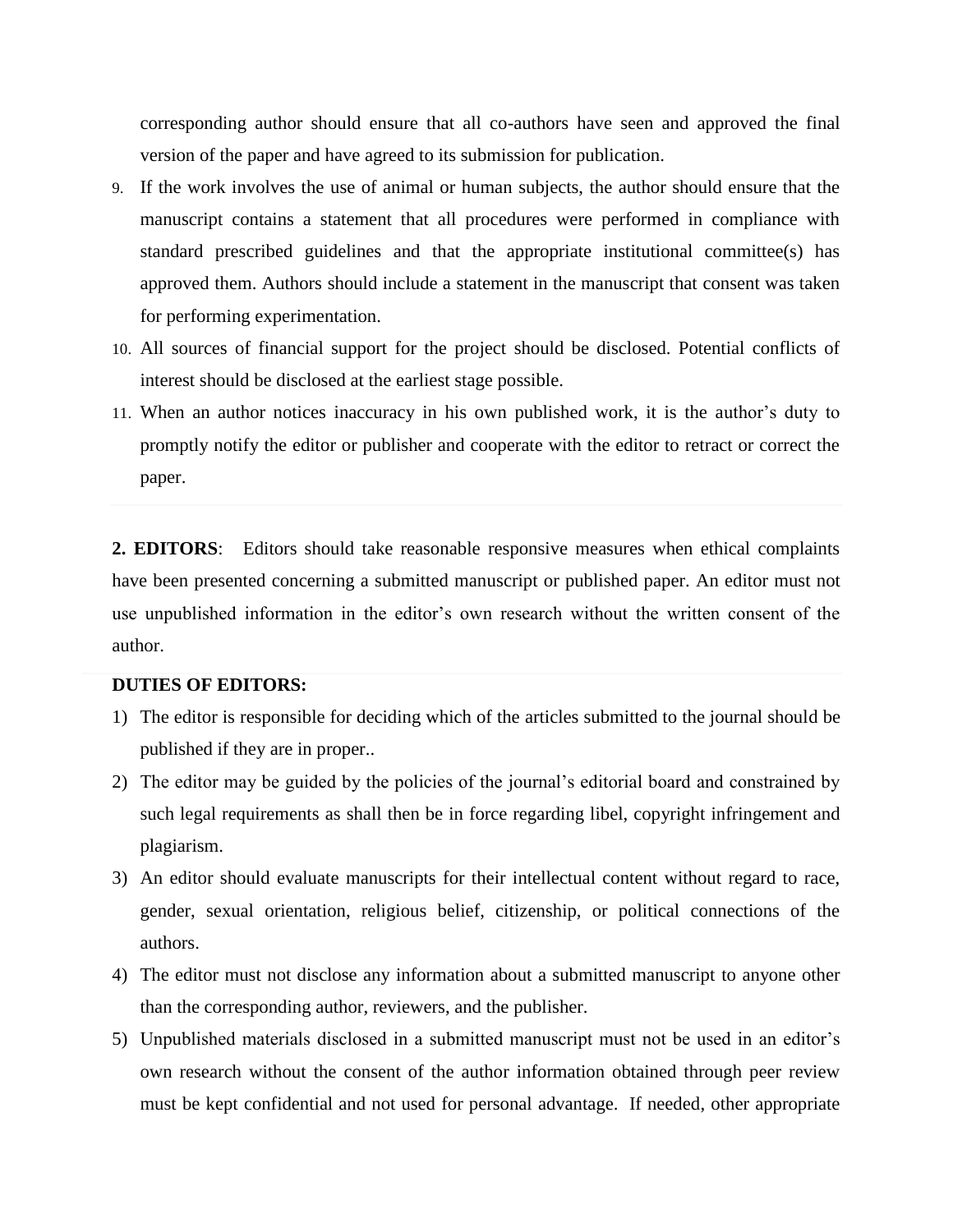action should be taken, such as the publication of a retraction or expression of concern. It should be ensured that the peer-review process for sponsored supplements is the same as that used for the main journal. Items in sponsored supplements should be accepted solely on the basis of academic merit and interest to readers and not be influenced by commercial considerations.

- 6) An editor should take measures when ethical complaints have been presented concerning a submitted manuscript or published paper, in conjunction with the publisher. Such measures will generally include contacting the author of the manuscript or paper and giving due consideration of the respective complaint or claims made, but may also include further communications to the relevant institutions and research bodies, and if the complaint is upheld, the publication of a correction, retraction, expression of concern, or other note, as may be relevant. Every reported act of unethical publishing must be looked into, even if it is discovered years after publication.
- 7) When find the plagiarism in any form by any source of information, the plagiarist will be blacklisted form publishing her / his paper in our publication forever.
- 8) Is it is published and then we know by other persons about the plagiarism or claim on the presented data, paper will be removed form out site.

# **3. REVIEWERS**:

- The submitted research paper will be sent for peer review. Reviewers are usually scholars working in the same area. Based on the recommendation of reviewers editor will take decision and the decision will be communicated to the Editorial team and author. Decisions can be three types like. Accepted without revision, Resubmit with major/minor revisions, Rejected. Review Process usually takes 5-10 days, depending upon the subject of paper and availability of reviewers.
- A. Reviews should be conducted objectively, and observations should be formulated clearly with supporting arguments, so that authors can use them for improving the paper.
- B. Any selected referee who feels unqualified to review the research reported in a manuscript or knows that its prompt review will be impossible should notify the editor.
- C. Reviewers should not consider manuscripts in which they have conflicts of interest, or other relationships or connections with any of the authors, companies, or institutions connected to the papers.